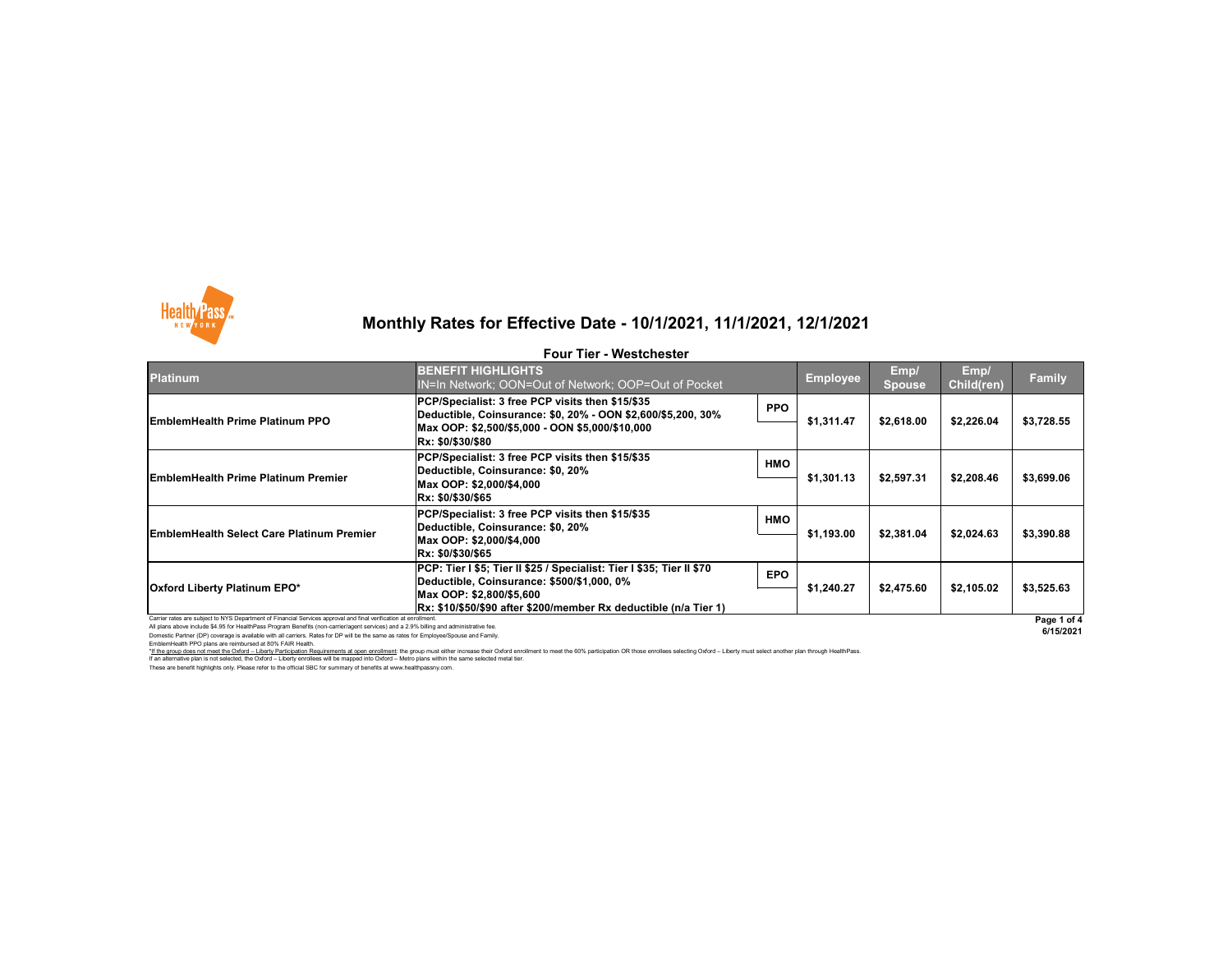EmblemHealth PPO plans are reimbursed at 80% FAIR Health.

These are benefit highlights only. Please refer to the official SBC for summary of benefits at www.healthpassny.com. \*<u>If the group does not meet the Oxford – Liberty Participation Requirements at open enrollment</u>: the group must either increase their Oxford enrollment to meet the 60% participation OR those enrollees selecting Oxford – L If an alternative plan is not selected, the Oxford – Liberty enrollees will be mapped into Oxford – Metro plans within the same selected metal tier.

| <b>Gold</b>                                                                                                                                                                                                                                                                                                                                                                                        | <b>BENEFIT HIGHLIGHTS</b><br>IN=In Network; OON=Out of Network; OOP=Out of Pocket                                                                                                                                                                                             |            | Employee   | Emp/<br>Spouse | Emp/<br>Child(ren) | Family                   |
|----------------------------------------------------------------------------------------------------------------------------------------------------------------------------------------------------------------------------------------------------------------------------------------------------------------------------------------------------------------------------------------------------|-------------------------------------------------------------------------------------------------------------------------------------------------------------------------------------------------------------------------------------------------------------------------------|------------|------------|----------------|--------------------|--------------------------|
| <b>EmblemHealth Prime Gold PPO</b>                                                                                                                                                                                                                                                                                                                                                                 | PCP/Specialist: 3 free PCP visits then \$25/\$40<br>Deductible, Coinsurance: \$1,300/\$2,600, 30% - OON \$3,500/\$7,000, 40%<br>Max OOP: \$5,500/\$11,000 - OON \$7,500/\$15,000                                                                                              | <b>PPO</b> | \$1,061.84 | \$2,118.72     | \$1,801.67         | \$3,017.07               |
| <b>EmblemHealth Prime Gold Premier</b>                                                                                                                                                                                                                                                                                                                                                             | Rx: \$0/\$35/\$100<br>PCP/Specialist: 3 free PCP visits then \$25/\$40<br>Deductible, Coinsurance: \$450/\$900, 30%<br>Max OOP: \$5,600/\$11,200                                                                                                                              | <b>HMO</b> | \$1,060.65 | \$2,116.37     | \$1,799.65         | \$3,013.73               |
| <b>EmblemHealth Prime Gold Virtual</b>                                                                                                                                                                                                                                                                                                                                                             | Rx: \$0/\$40/\$80<br>PCP/Specialist: Virtual \$0/n/a, Office \$40/60<br>Deductible, Coinsurance: Virtual \$0/n/a, Office \$500/\$1,000,30%<br>Max OOP: Virtual & Office \$7,800/\$15,600<br>Rx: Virtual \$0/\$40/\$80, Office \$0/\$40 after Deductible/\$80 after Deductible | <b>EPO</b> | \$1,004.24 | \$2,003.54     | \$1,703.76         | \$2,852.92               |
| <b>EmblemHealth Select Care Gold Premier</b>                                                                                                                                                                                                                                                                                                                                                       | PCP/Specialist: 3 free PCP visits then \$25/\$40<br>Deductible, Coinsurance: \$450/\$900, 30%<br>Max OOP: \$5,600/\$11,200<br>Rx: \$0/\$40/\$80                                                                                                                               | <b>HMO</b> | \$972.79   | \$1,940.62     | \$1,650.28         | \$2,763.29               |
| <b>EmblemHealth Select Care Gold Value</b>                                                                                                                                                                                                                                                                                                                                                         | PCP/Specialist: 3 free PCP visits then \$25/\$40<br>Deductible, Coinsurance: \$2,300/\$4,600, 30%<br>Max OOP: \$5,300/\$10,600<br>Rx: \$0/\$40 after Deductible/\$80 after Deductible                                                                                         | <b>HMO</b> | \$919.47   | \$1,834.00     | \$1,559.64         | \$2,611.33               |
| <b>EmblemHealth Millennium Gold Virtual</b>                                                                                                                                                                                                                                                                                                                                                        | PCP/Specialist: Virtual \$0/n/a, Office \$40/60<br>Deductible, Coinsurance: Virtual \$0/n/a, Office \$1,700/\$3,400,30%<br>Max OOP: Virtual & Office \$8,200/\$16,400                                                                                                         | <b>EPO</b> | \$834.95   | \$1,664.95     | \$1,415.95         | \$2,370.45               |
| <b>Oscar Circle Gold 2000</b>                                                                                                                                                                                                                                                                                                                                                                      | Rx: Virtual \$0/\$40/\$80, Office\$0/\$40 after Deductible/\$80 after Deductible<br>PCP/Specialist: \$25/\$50<br>Deductible, Coinsurance: \$2,000/\$4,000, 20%<br>Max OOP: \$6,000/\$12,000<br>Rx: \$10/\$50 after ded/\$100 after ded (Rx ded \$150/\$300)                   | <b>EPO</b> | \$936.59   | \$1,868.23     | \$1,588.74         | \$2,660.13               |
| Oxford Metro Gold EPO 25/40 G                                                                                                                                                                                                                                                                                                                                                                      | PCP/Specialist: \$25/\$40<br>Deductible, Coinsurance: \$1,250/\$2,500, 20%<br>Max OOP: \$5,500/\$11,000<br>Rx: \$10/\$65/\$95 after \$150/member Rx deductible (n/a Tier 1)                                                                                                   | <b>EPO</b> | \$913.32   | \$1,821.69     | \$1,549.18         | \$2,593.80               |
| <b>Oxford Metro Gold EPO 25/40</b>                                                                                                                                                                                                                                                                                                                                                                 | PCP/Specialist: \$25/\$40<br>Deductible, Coinsurance: \$1,250/\$2,500, 20%<br>Max OOP: \$5,500/\$11,000<br>Rx: \$10/\$65/\$95 after \$150/member Rx deductible (n/a Tier 1)                                                                                                   | <b>EPO</b> | \$937.01   | \$1,869.08     | \$1,589.46         | \$2,661.32               |
| Oxford Liberty Gold EPO 30/60*                                                                                                                                                                                                                                                                                                                                                                     | PCP/Specialist: \$30/\$60<br>Deductible, Coinsurance: \$2,000/\$4,000, 30%<br>Max OOP: \$7,900/\$15,800<br>Rx: \$10/\$50/\$90 after \$200/member Rx deductible (n/a Tier 1)                                                                                                   | <b>EPO</b> | \$1,012.29 | \$2,019.63     | \$1,717.43         | \$2,875.87               |
| Oxford Liberty Gold EPO 30/60 G*                                                                                                                                                                                                                                                                                                                                                                   | PCP/Specialist: \$30/\$60<br>Deductible, Coinsurance: \$1,250/\$2,500, 0%<br>Max OOP: \$5,900/\$11,800<br>Rx: \$10/\$50/\$90 after \$200/member Rx deductible (n/a Tier 1)                                                                                                    | <b>EPO</b> | \$1,071.58 | \$2,138.21     | \$1,818.22         | \$3,044.84               |
| Oxford Liberty Gold EPO 25/50 ZD*                                                                                                                                                                                                                                                                                                                                                                  | PCP/Specialist: \$25/\$50<br>Deductible, Coinsurance: \$0, 0%<br>Max OOP: \$5,500/\$11,000<br>Rx: \$10/\$50/\$90 after \$200/member Rx deductible (n/a Tier 1)                                                                                                                | <b>EPO</b> | \$1,162.90 | \$2,320.86     | \$1,973.47         | \$3,305.11               |
| Oxford Liberty Gold HSA 1500 Motion*                                                                                                                                                                                                                                                                                                                                                               | <b>PCP/Specialist: Deductible then 10% coins</b><br>Deductible, Coinsurance: \$1,500/\$3,000, 10%<br>Max OOP: \$5,000/\$10,000<br><b>Rx: Deductible then \$10/\$50/\$90</b>                                                                                                   | <b>EPO</b> | \$1,031.07 | \$2,057.19     | \$1,749.35         | \$2,929.39               |
| Carrier rates are subject to NYS Department of Financial Services approval and final verification at enrollment<br>All plans above include \$4.95 for HealthPass Program Benefits (non-carrier/agent services) and a 2.9% billing and administrative fee.<br>Domestic Partner (DP) coverage is available with all carriers. Rates for DP will be the same as rates for Employee/Spouse and Family. |                                                                                                                                                                                                                                                                               |            |            |                |                    | Page 2 of 4<br>6/15/2021 |



# **Monthly Rates for Effective Date - 10/1/2021, 11/1/2021, 12/1/2021**

#### **Four Tier - Westchester**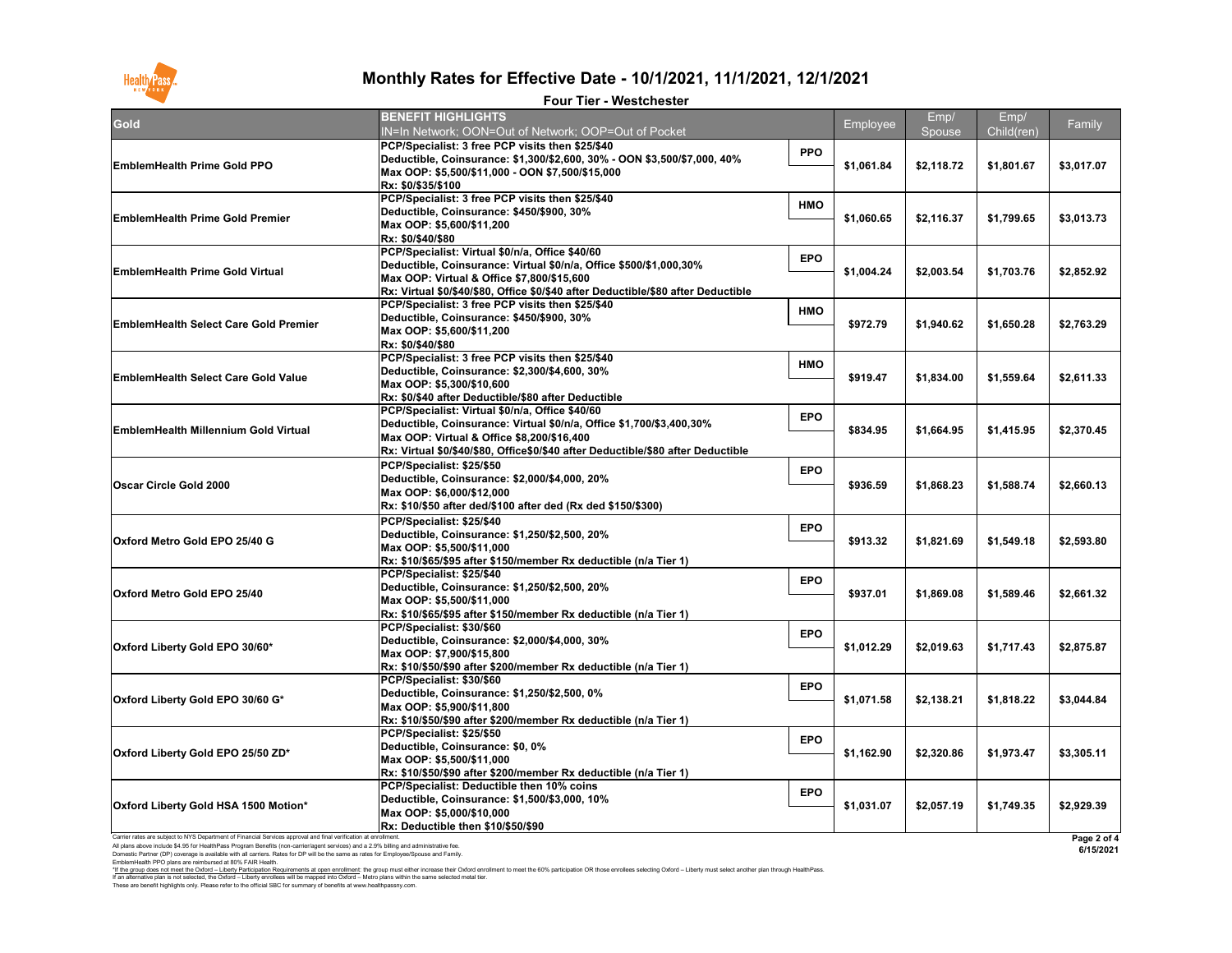Carrier rates are subject to NYS Department of Financial Services approval and final verification at enrollment.

All plans above include \$4.95 for HealthPass Program Benefits (non-carrier/agent services) and a 2.9% billing and administrative fee.

Domestic Partner (DP) coverage is available with all carriers. Rates for DP will be the same as rates for Employee/Spouse and Family.

EmblemHealth PPO plans are reimbursed at 80% FAIR Health.

These are benefit highlights only. Please refer to the official SBC for summary of benefits at www.healthpassny.com. \*If the group does not meet the Oxford - Liberty Participation Requirements at open enrollment: the group must either increase their Oxford enrollment to meet the 60% participation OR those enrollees selecting Oxford - Lib If an alternative plan is not selected, the Oxford – Liberty enrollees will be mapped into Oxford – Metro plans within the same selected metal tier.

**Page 3 of 4**

| y             |  |
|---------------|--|
| $\frac{1}{4}$ |  |
| 55            |  |
| 39            |  |
| )'            |  |
| $\mathbf{54}$ |  |
| 37            |  |
| 35            |  |
| 15            |  |
| 32            |  |
| I             |  |
| j             |  |
| L             |  |
|               |  |

**6/15/2021**



### **Monthly Rates for Effective Date - 10/1/2021, 11/1/2021, 12/1/2021**

### **Four Tier - Westchester**

| Silver                                         | <b>BENEFIT HIGHLIGHTS</b><br>IN=In Network; OON=Out of Network; OOP=Out of Pocket                                                                                                   |            | <b>Employee</b> | Emp/<br><b>Spouse</b> | Emp/<br><b>Child(ren)</b> | <b>Family</b> |
|------------------------------------------------|-------------------------------------------------------------------------------------------------------------------------------------------------------------------------------------|------------|-----------------|-----------------------|---------------------------|---------------|
| <b>EmblemHealth Prime Silver Premier</b>       | PCP/Specialist: 3 free PCP visits then \$35/\$65<br>Deductible, Coinsurance: \$3,600/\$7,200, 40%<br>Max OOP: \$7,800/\$15,600<br>Rx: \$0/\$40/\$80                                 | <b>HMO</b> | \$912.91        | \$1,820.88            | \$1,548.48                | \$2,592.64    |
| <b>EmblemHealth Select Care Silver Premier</b> | PCP/Specialist: 3 free PCP visits then \$35/\$65<br>Deductible, Coinsurance: \$3,600/\$7,200, 40%<br>Max OOP: \$7,800/\$15,600<br>Rx: \$0/\$40/\$80                                 | <b>HMO</b> | \$837.79        | \$1,670.64            | \$1,420.79                | \$2,378.55    |
| <b>EmblemHealth Select Care Silver Value</b>   | PCP/Specialist: 3 free PCP visits then \$10/\$55<br>Deductible, Coinsurance: \$6,700/\$13,400, 0%<br>Max OOP: \$6,700/\$13,400<br>Rx: \$0/\$0 after Deductible/\$0 after Deductible | <b>HMO</b> | \$810.54        | \$1,616.14            | \$1,374.47                | \$2,300.89    |
| EmblemHealth Millennium Silver Value G         | PCP/Specialist: 3 free PCP visits then \$10/\$55<br>Deductible, Coinsurance: \$6,700/\$13,400, 0%<br>Max OOP: \$6,700/\$13,400<br>Rx: \$0/\$0 after Deductible/\$0 after Deductible | <b>HMO</b> | \$758.64        | \$1,512.34            | \$1,286.22                | \$2,152.97    |
| <b>EmblemHealth Prime Silver HSA</b>           | PCP/Specialist: Deductible then \$30/\$50 copay<br>Deductible, Coinsurance: \$3,000/\$6,000, 40%<br>Max OOP: \$6,000/\$12,000<br><b>Rx: Deductible then \$15/\$45/\$80</b>          | <b>HMO</b> | \$875.33        | \$1,745.72            | \$1,484.60                | \$2,485.54    |
| <b>Oscar Circle Silver 5000</b>                | PCP/Specialist: \$40/\$75<br>Deductible, Coinsurance: \$5,000/\$10,000, 50%<br>Max OOP: \$8,550/\$17,100<br>Rx: \$10/Deductible then 50%/Deductible then 50%                        | <b>EPO</b> | \$768.43        | \$1,531.91            | \$1,302.87                | \$2,180.87    |
| <b>Oxford Metro Silver EPO 30/80 G</b>         | PCP/Specialist: \$30/\$80<br>Deductible, Coinsurance: \$3,500/\$7,000, 30%<br>Max OOP: \$8,550/\$17,100<br>Rx: \$10/\$65/\$95 after \$150/member Rx deductible (n/a Tier 1)         | <b>EPO</b> | \$749.82        | \$1,494.71            | \$1,271.25                | \$2,127.85    |
| <b>Oxford Metro Silver EPO 50/100 ZD</b>       | PCP/Specialist: \$50/\$100<br>Deductible, Coinsurance: \$0, 0%<br>Max OOP: \$8,550/\$17,100<br>Rx: \$10/\$65/\$95 after \$150/member Rx deductible (n/a Tier 1)                     | <b>EPO</b> | \$876.88        | \$1,748.82            | \$1,487.23                | \$2,489.95    |
| Oxford Liberty Silver EPO 25/50 G*             | PCP/Specialist: \$25/\$50<br>Deductible, Coinsurance: \$4,500/\$9,000, 50%<br>Max OOP: \$8,550/\$17,100<br>Rx: \$10/\$50/\$90 after \$200/member Rx deductible (n/a Tier 1)         | <b>EPO</b> | \$869.11        | \$1,733.27            | \$1,474.02                | \$2,467.82    |
| Oxford Liberty Silver EPO 40/70*               | PCP/Specialist: \$40/\$70<br>Deductible, Coinsurance: \$3,000/\$6,000, 35%<br>Max OOP: \$8,550/\$17,100<br>Rx: \$10/\$50/\$90 after \$200/member Rx deductible (n/a Tier 1)         | <b>EPO</b> | \$895.84        | \$1,786.71            | \$1,519.45                | \$2,543.97    |
| <b>Oxford Liberty Silver EPO 50/100 ZD*</b>    | PCP/Specialist: \$50/\$100<br>Deductible, Coinsurance: \$0, 0%<br>Max OOP: \$8,550/\$17,100<br>Rx: \$10/\$65/\$95 after \$150/member Rx deductible (n/a Tier 1)                     | <b>EPO</b> | \$1,015.12      | \$2,025.29            | \$1,722.25                | \$2,883.93    |
| <b>Oxford Liberty Silver HSA 4000 Motion*</b>  | PCP/Specialist: Deductible then 20% coins<br>Deductible, Coinsurance: \$4,000/\$8,000, 20%<br>Max OOP: \$6,650/\$13,300<br><b>Rx: Deductible then \$10/\$50/\$90</b>                | <b>EPO</b> | \$831.80        | \$1,658.67            | \$1,410.61                | \$2,361.49    |